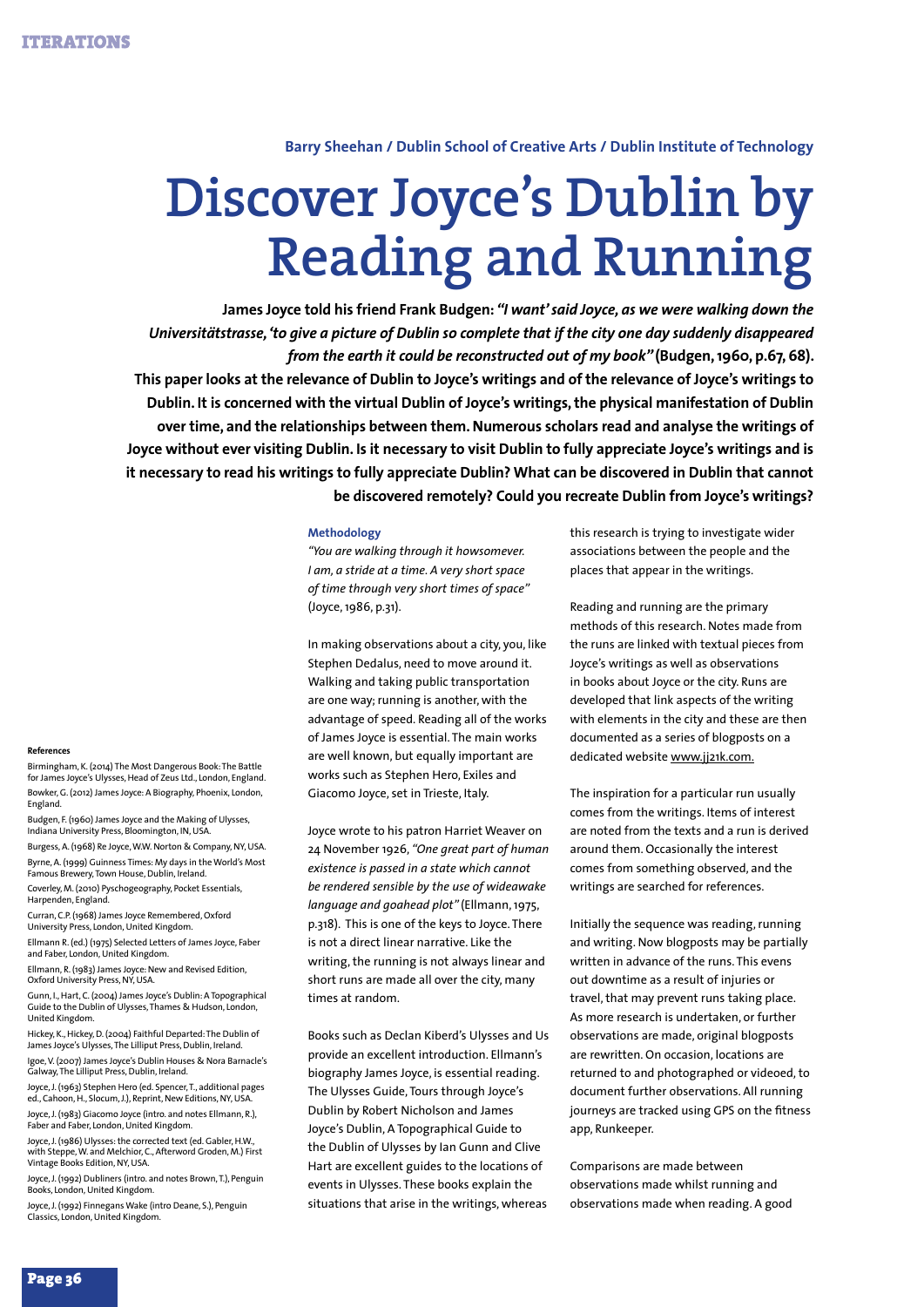understanding of the writing is essential, but references can be hard to locate, particularly in Finnegans Wake. In order to do this efficiently a Kindle and iBooks are utilised. They allow for text searching. You could thumb your way through Finnegans Wake looking for the word Grangegorman, but it could take some time.

Most of the major Joyce works are available on iBooks and Kindle. But there are numerous textual inaccuracies in the texts. By way of example the iBook is entitled Finnegan's Wake. These platforms are not used for reading the works, rather for initial checking of references and observations.

As well as physical copies of the works and the iBooks and Kindle editions, Dubliners, The Portrait of the Artist as a Young Man and Ulysses are all listened to on Audio Books. Finnegans Wake is available on CD, but only in abridged versions. Listening to abridged work can give a false impression, and many of the things of specific interest to this research may have been edited out as being tangential to the story. Audio books are not listened to when running so as not to distract from physical observations.

Online mapping is a great resource particularly Google Maps with Street View and Apple Maps with a movable a threedimensional model of the city. Both can assist in comparing old photographs with new and both help in planning routes, for example, crossing the city without passing a public house, a well-known puzzle from Ulysses.

Online maps are available on the Ordnance Survey Ireland Website, www.osi.ie. You can toggle between current and historic mapping and compare the two. The historical mapping dates from 1897 to 1913. This is ideal for looking at the city layout at the time in which Joyce's works were based.

The Dublin City Library on Pearse Street, Dublin 2, has an excellent set of the annual editions of Thom's Official Directory and historical printed maps of Dublin. The annual Thom's directories list all of the addresses in Dublin in the year of publication. Joyce used them in writing Ulysses as well as his printed map of the City.

# **Archetypal city**

*"For myself I always write about Dublin, because if I can get to the heart of Dublin I can get to the heart of all cities of the world. In the particular is contained the universal"*  (Power quoted in Ellmann, 1983, p.505).

Joyce created an archetypal model of Dublin and expressed it through literature. In it he positioned people in places to suit his purposes and move them on real and imagined journeys in time and space. Arthur Power notes the picking and placing of ideas:

As we know, he finally placed the scene, as he placed everything, back in Dublin – this Dublin which he never left in his imagination … now a sort of half-real and half-dream city; for Dublin was to Joyce what Florence was to Dante, the city of his soul (Power, 2004, p.95).

As Joyce explained to Power, a fellow Irishman, *"—A writer's purpose is to describe the life of his day, he said, and I chose Dublin because it is the focal point of the Ireland of today, its heartbeat you may say, and to ignore that would be an affectation"* (Power, 1999, p.123). Joyce wrote from what he knew and what he had experienced and he used the people and places to assemble his model. *"In Ulysses I have tried to forge literature out of my own experience, and not out of a conceived idea, or a temporary emotion"* (Power, 1999, p.50).

In making this model he consulted a map. *"Joyce wrote Wandering Rocks with a map of Dublin before him on which were traced in red ink the paths of Earl Dudley and Father Conmee"* (Budgen, 1960, p.122, 123). Joyce mapped the city and he timed his created journeys through it.

### **People**

James Joyce placed people into his model, sometimes thinly disguised and sometimes referred to by their real names. In Stanislaus Joyce's book My Brother's Keeper, James Joyce's Early Years, Stanislaus points out that he is the model for Mr. Duffy in the Dubliners story, A Painful Case: "*Our house was well down the lane and we had to run the gauntlet of the unwashed every evening coming home from school. In the end I had a fight with one of the most active of the cat-callers, a little red-headed rough-neck, who rejoiced* 

#### **References**

Joyce, J. (2000) A Portrait of the Artist as a Young Man (ed. with intro. and notes by Johnston, J.) Oxford University Press Inc., NY, USA.

Joyce, S. (2003) My Brother's Keeper: James Joyce's Early Years, (ed. with intro Ellmann, R., Preface Elliot, T.S.) DaCapo Press, .<br>Cambridge, Massachusetts, USA

Kiberd, D. (2009) Ulysses and Us, The Art of Everyday Living, Faber and Faber, London, United Kingdom.

Maddox, B. (2000) Nora, Penguin, London, United Kingdom. Monahan, K. (2005) Joyce's Dublin Family, The James Joyce Centre, Dublin, Ireland.

O'Connor, U. (2004) The Joyce We Knew: Memoirs of Joyce, (ed. with introduction O'Connor. U.) Brandon, Kerry, Ireland. Nicholson, R. (2015) The Ulysses Guide: Tours through Joyce's

Dublin, New Island Books, Dublin, Ireland.

Power, A. (1999) Conversations with James Joyce, (Foreword by Norris, D.). The Lilliput Press Ltd., Dublin, Ireland. http://www.jj21k.com

http://maps.osi.ie/publicviewer/#V2,578432,756724,0,10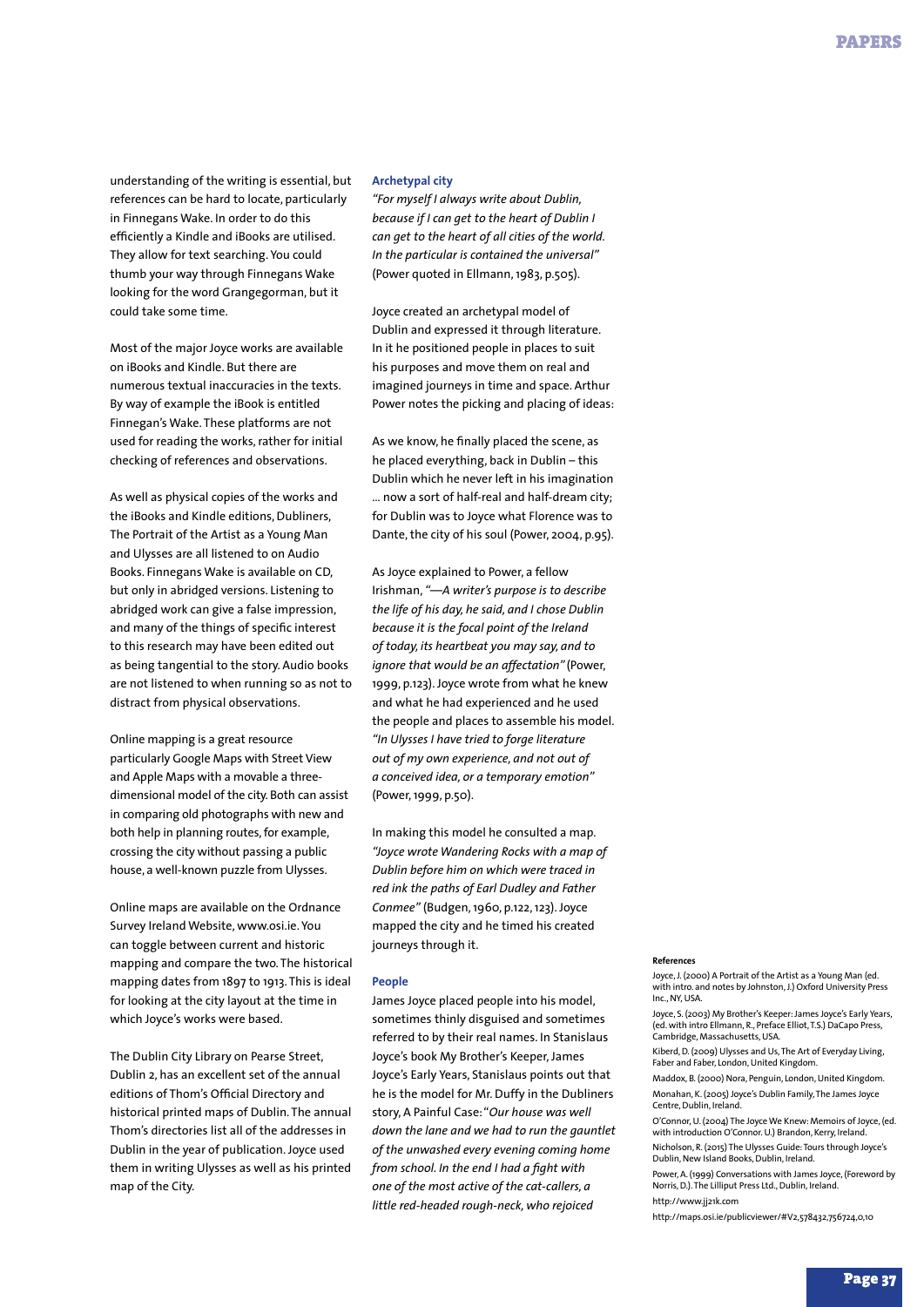*in the sobriquet of Pisser Duffy. It was late in the afternoon, and the loungers from the cottages, and even the women, stood around without interfering. In the imaginary portrait for which I served as model. 'A Painful Case', my brother has given me the name of Duffy"*  (Joyce. S., 2003, p.54).

As well as Stanislaus, Joyce's father, John Stanislaus Joyce appears in many different guises. Most obviously he appears as Simon Dedalus in A Portrait of the Artist as a Young Man as well as in Ulysses, where he has some of the best dialogue *"Agonising Christ, wouldn't it give you a heartburn on your arse?"* (Joyce, 1986, p.102). Buck Mulligan, possibly Joyce's most celebrated character is based on Oliver St. John Gogarty, reimagined in Ulysses *Stately, plump Buck Mulligan came from the stairhead, bearing a bowl of lather on which a mirror and a razor lay crossed. A yellow dressinggown, ungirdled, was sustained gently behind him on the mild morning air. He held the bowl aloft and intoned:*

*—Introibo ad altare Dei. Halted, he peered down the dark winding stairs and called out coarsely: —Come up, Kinch! Come up, you fearful jesuit!* (Joyce, 1986, p.3)

# **Places**

People populated his model, but Dublin is only lightly described. The following passage opens Araby, the third story of Dubliners:

*"North Richmond Street, being blind, was a quiet street except at the hour when the Christian Brothers School set the boys free. An uninhabited house of two storeys stood at the blind end, detached from its neighbours in a square ground. The other houses of the street, conscious of decent lives within them, gazed at one another with brown imperturbable faces"* (Joyce, 1992, p.21).

Vivien Igoe notes in her book James Joyce's Dublin House & Nora Barnacle's Galway (p. 61, 62) that the Joyce family lived for four years in North Richmond Street, and Joyce briefly attended the Christian Brothers School on the corner with the North Circular Road. Joyce mentions the street in the Wandering Rocks chapter of Ulysses; *"A band of satchelled schoolboys crossed from Richmond street. All raised untidy caps. Father Conmee greeted them more than once*  *benignly. Christian brother boys"*  (Joyce, 1986, p.181).

You could not recreate North Richmond Street from these descriptions. These passages tell us more about the social strata of Dublin than they do the physical nature of the street.

## **Details**

Accuracy was important for Joyce and he wrote to his Aunt Josephine in January 1920 to find out about the trees in Leahy's terrace and the steps at the rear of the Star of the Sea Church in Sandymount, both of which feature in the Nausikaa episode of Ulysses (Ellmann, 1975, p.248). He wrote again in November 1921, to ask about the railings at 7 Eccles Street for the Ithica episode (Ellmann, 1975, p.286).

Joyce clearly cared about particular details, but why are there so few mentioned in the writings? Frank Budgen wrote:

But it is not by way of description that Dublin is created in Ulysses. There is a wealth of delicate pictorial evidence in Dubliners, but there is little or none in Ulysses. Streets are named but never described. Houses and interiors are shown us, but as if we entered them as familiars. Not as strangers come to take stock of the occupants and inventory their furniture. Bridges over the Liffey are crossed and recrossed and that is all (Budgen, 1960, p.68).

Perhaps in Ulysses, a novel of over 260,430 words in length (Hickey, D. and Hickey, K., 2004, p.xv), Joyce thought detailed physical descriptions were a distraction, adding superfluous text, detracting from the narrative. Why add such descriptions when readers can visit Dublin and see it for themselves? Perhaps as his University friend Constantine Curran alludes to, he simply had no interest in his physical surroundings:

All my student friends were devoted to the theatre; some of them shared an equal interest in painting or music. But I never once saw Joyce in the National Gallery or at any picture exhibition or heard him make any comment on Dublin painting or architecture. *… He knew the streets of Dublin by heart and his memory was a map of the town. But his interest in buildings, as in pictures, was for their associations* (Curran, 1968, p.39).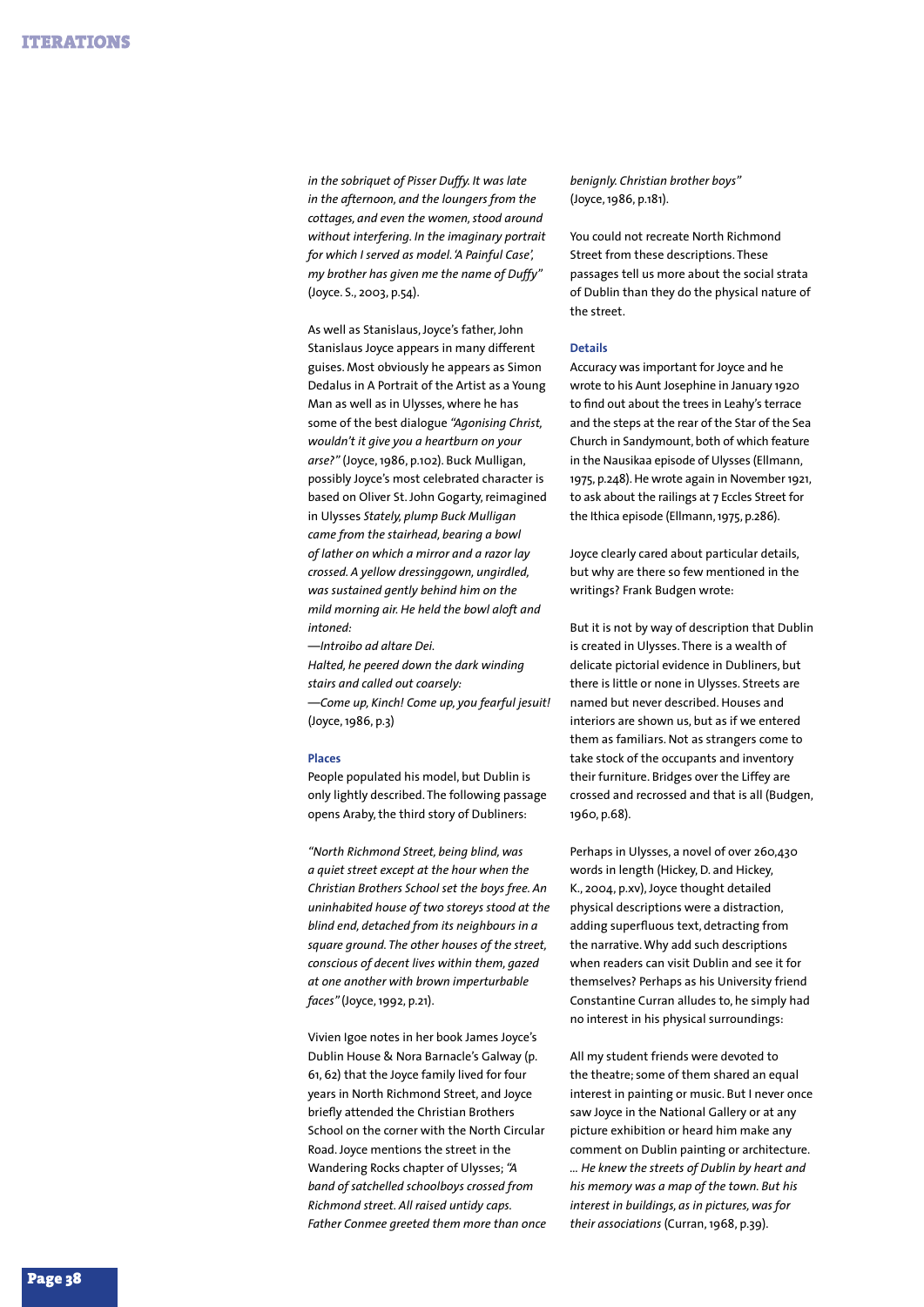It may seem unusual that a man so interested in his city had so little interest in its physicality, but this interest extended to his own surroundings. In her biography Nora, Brenda Maddox writes about the upgrading of the Joyce family apartment at Square Robiac in Paris:

Their friends all crowded in for a look and privately found it dreadful. The kindest verdict was the painter Myron Nutting's: *'comfortable and not untasteful'* … These critics, like most of the Joyces' visitors, were aesthetic sophisticates who expected Joyce, as a leader of the avant garde in writing, to be equally adventurous his personal surroundings … The Joyces' indifference to design puzzled their friends all the more because Nora and her husband took an interest in modern music (Maddox, 2000, p.303).

In Joyce's Dublin there are only people, and associations with their places, not detailed architectural surroundings. He outlined the process to Power:

*When you arrive at the description, say, of a house you try and remember that house exactly, which after all is journalism. But the emotionally creative writer refashions that house and creates a significant image in the only significant world, the world of our emotions* (Power, 1999, p.119).

Joyce took the particulars, and placing them in his archetypal city, made them universal.

# **City of play**

Having made his model, Joyce proceeded to play with it. *"He becomes the more at one with his city in that it lives in him not he in it"* (Budgen, 1960, p.282). Joyce edited his view of the city to suit his dramatic and personal ends. It allowed him to write about real people in a way that might have been libellous, and in the case of his writings about Rueben J. Dodd Jr., was (Bowker, 2012, p.55, 201).

Budgen understood the use Joyce made of his model and its cubist perspective. As they were discussing the Cyclops episode of Ulysses he told Joyce *"Every event is a many-sided object. You first state one view of it and then you draw it from another angle to another scale, and both aspects lie side by side in the same picture"* (Budgen, 1960, p.153).

**"Accuracy was important for Joyce and he wrote to his Aunt Josephine in January 1920 to find out about the trees in Leahy's terrace and the steps at the rear of the Star of the Sea Church in Sandymount, both of which feature in the Nausikaa episode of Ulysses"**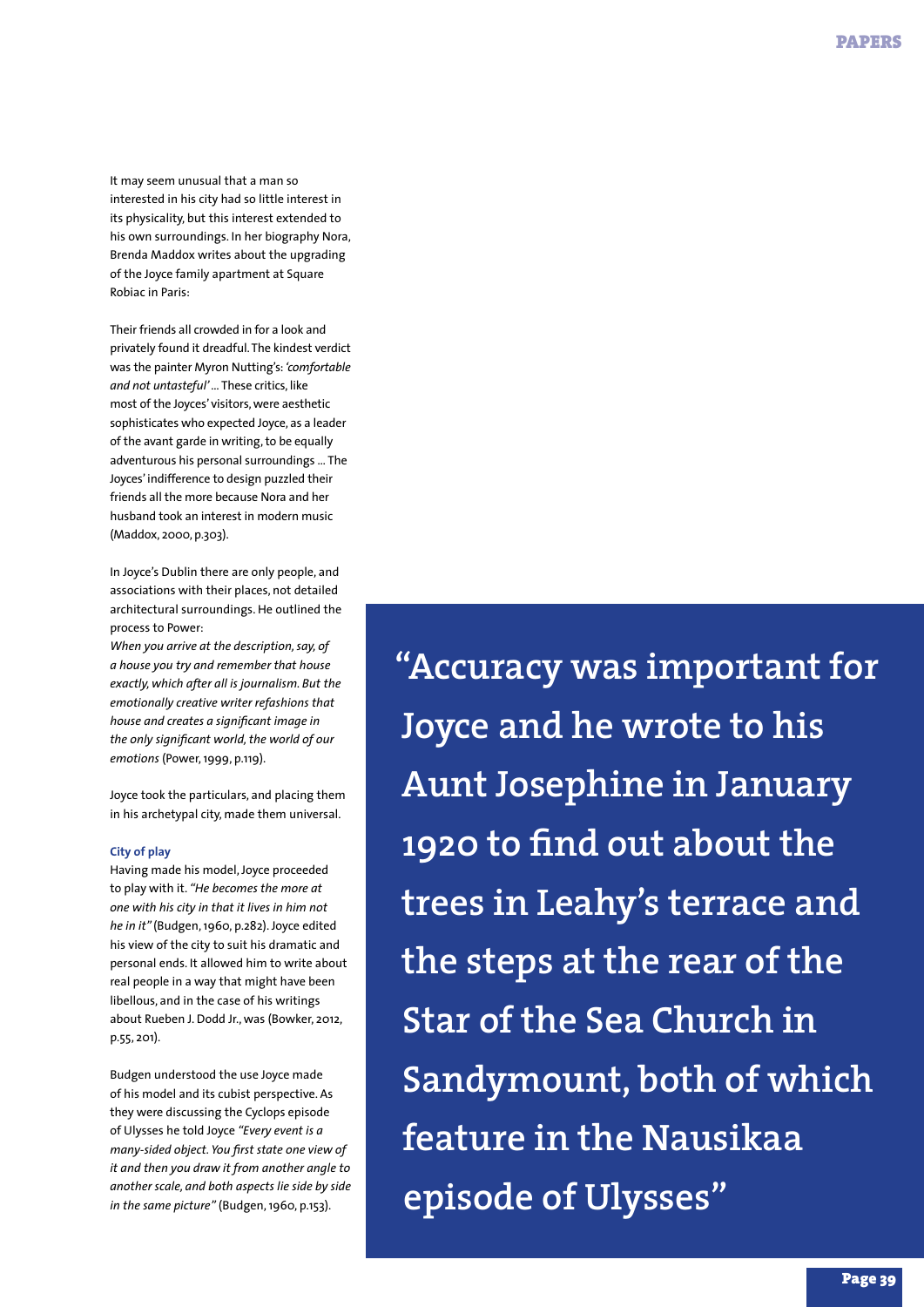Joyce even bought a game. *"While working on Wandering Rocks Joyce bought at Karl Franz Weber's on the Bahnhofstrasse a game called "Labyrinth", which he played every evening with his daughter Lucia. As a result of winning or losing at the game he was enabled to catalogue six main errors of judgement into which one might fall in choosing a right, left or centre way out of the maze"* (Budgen, 1960, p.123).

Not only was Joyce playing with Dublin, he was also playing with us, *"I've put in so many puzzles and enigmas that it will keep professors busy for centuries arguing over what I meant"* (Ellmann, 1983, p.521).

People often speculate as to why Joyce did not return to Dublin after 1912. Perhaps it was the threat of getting sued, or worse as Power notes, shot (Power, 1999, p.57). Perhaps having built and manipulated his model, he could not return, lest he interfere with it.

## **Findings**

This paper compares Joyce's imagined Dublin with the real Dublin, past and present and it identifies and comments on these relationships.

Some parts of the city are little changed since Joyce lived in Dublin. In the story A Little Cloud, from Dubliners, Little Chandler's *"soul revolted against the dull inelegance of Capel Street"* (Joyce, 1992, p.68). This description of Capel Street seems as accurate a description of Capel Street now, as it was when the story was written in early 1905. So how much has Dublin changed since Joyce's writings?

In running around the city it is obvious that whilst the buildings may have changed, the network of streets has not changed substantially. There are few new streets and street patterns are largely the same, even if many of the buildings have changed. The public transportation system is little changed.

In the novel Ulysses, Bloom speculates several times on the possibility of developing a new tramline. *"Of course if they ran a tramline along the North Circular from the cattlemarket to the quays value would go up like a shot"* (Joyce, 1986, p.47). Bloom speculates about the rising house prices that would be associated with the development of a new tramline. It is interesting to

compare this to the present possibility of house values rising along the new Luas extended tramline, which will open on the north of the city in 2017.

Bloom's proposed line was never built and the modern bus routes simply developed from the existing tram routes. Most routes radiate out like spokes from the city centre, with few lateral routes. In the Wandering Rocks episode of Ulysses Father Conmee has to walk from Gardiner Street via Mountjoy Square, Fitzgibbon Street, the North Circular Road and Portland Row to pick up a tram heading north. He would have to do the same today if he planned to travel by bus.

In Aeolus (Joyce, 1986, p.96) no trams are going to the northside of the city from Nelson's Pillar. This indicates Joyce's own relationship with the parts of the city. As the Joyce family's circumstances declined, they moved from affluent southern suburbs to the inner northside of the city. His nephew Ken Monaghan highlights the decline. *"The family was dragged from comfortable middleclass circumstances on the fashionable south side of the city to the very unfashionable north inner city and to conditions of extreme poverty and destitution"* (Monaghan, 2005, p.22). When Joyce left the family home in St. Peter's Terrace, Cabra, he moved southwards to Shelbourne Road in Dublin 4. He moved south again to the Tower in Sandycove, only returning to the northside for brief visits to his family. These passages tell us about social strata in the city, which persist today.

Ulysses is suffused with the smell of Dublin as noted by Joyce in this exchange with his friend Arthur Power:

*What is the first thing that you notice about a country when you arrive in it? Its odour, which is the gauge of its civilisation, and it is that odour which percolates into its literature. Just as Rabelais smells of the Spain of its time, so Ulysses smells of the Dublin of my day. –It certainly has an effluvium, I agreed. –Yes, it smells of the Anna Liffey, smiled Joyce, not always a very sweet smell perhaps, but distinctive all the same* (Power, 1999, p.117). A run was developed around the city, taking in the contemporary smells and comparing them to those in Ulysses. Notable smells include the Liffey, but also the Guinness Brewery, regularly written about by Joyce. In his book Guinness Times, My Days in the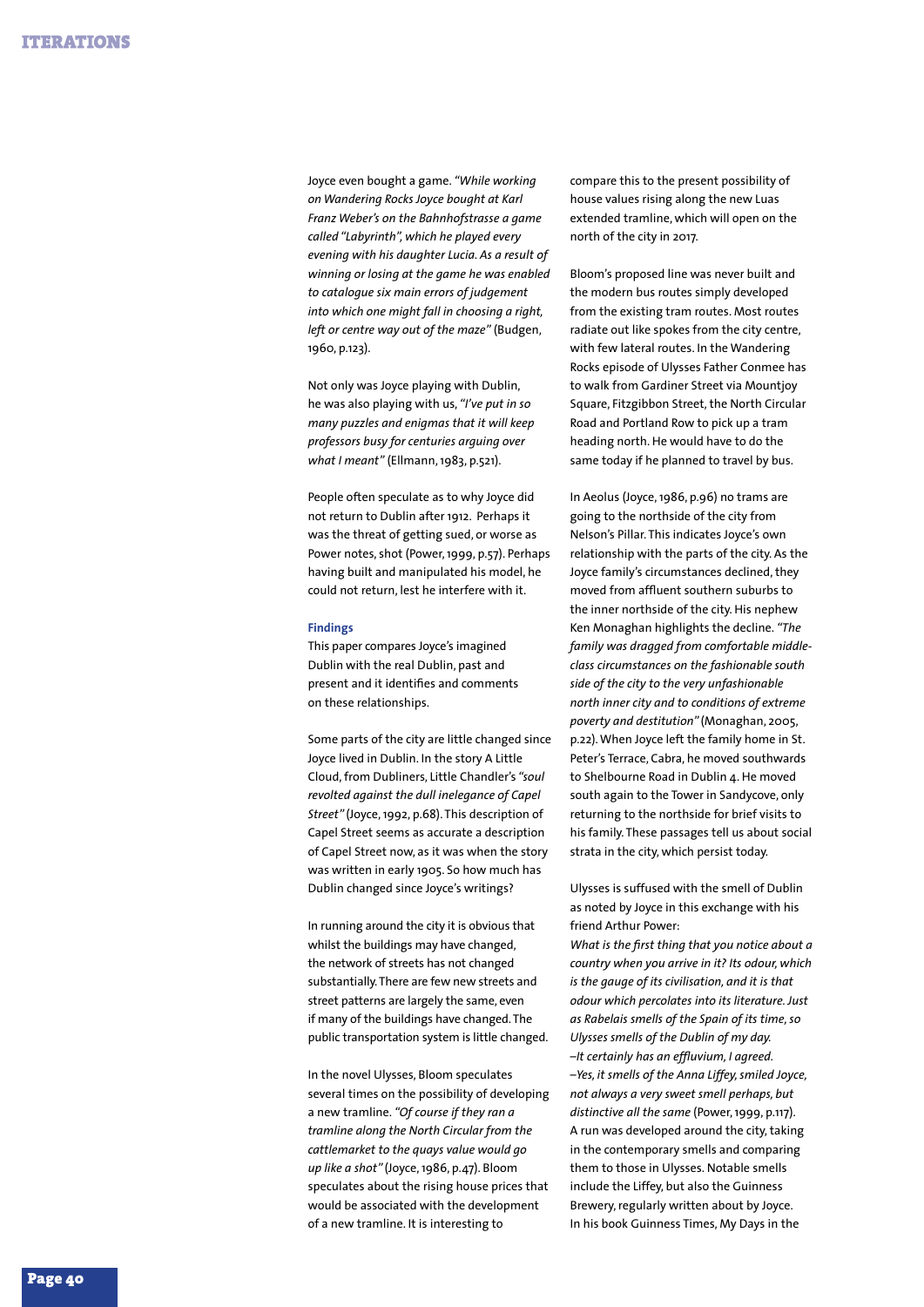World's Most Famous Brewery, Al Byrne writes: *It is claimed that no writer has made more literary allusions to Guinness than Joyce, but Guinness has generally confined its use of Joyce's references in its own advertising campaigns to Ireland, on the grounds that the average drinker outside Ireland would find them too enigmatic. What, for example, would foreigners make of the following characters from Finnegans Wake, Guinnghis Khan, Allfor Guineas, Ser Artur Ghinis, Mooseyeare Goorness? All the same, one Guinness ad in the UK featured an excerpt from Finnegans Wake, as follows: 'Foamous homely brew, bebattled by bottle, gageure de guegarre'* (Byrne, 1999, p.159, 160).

The quote can be found on Page 272 of Finnegans Wake and in a wakean circle, Guinness advertising also influenced Joyce. In 1929, Guinness released its first newspaper advert with the slogan *"Guinness is good for you"*. And the slogan made its way into Finnegans Wake when Jute makes the memorable pun comparing the beverage to money. *"Jute – One eyegonblack. Bisons is bisons. Let me fore all your hasitancy cross your qualm with trink gilt. Here have sylvan coyne, a piece of oak. Ghinees hies good for you"* (Joyce, 1992, p.16).

Joyce stayed from late July until early September of 1909, in 44 Fontenoy Street, the latest of John Joyce's homes. Nora Barnacle

remained in Trieste. Shortly after his arrival in Dublin he met his friend Vincent Cosgrave who told him that he had been with Nora in 1904. The claims were false but they were to lead to many of the themes of jealousy that interplay in the later works of Joyce, including the play Exiles and, of course, Ulysses.

On August 6 1909, Joyce wrote to Nora: *At the time that I used to meet you at the corner of Merrion Square and walk with you and feel your hand touch me in the dark and hear your voice (O, Nora! I will never hear that music again because I can never believe again) at the time I used to meet you, every second night you kept an appointment with a friend of mine outside the Museum, you went with him along the same streets, down by the canal, past the 'house with the upstairs in it', down to the bank of the Dodder. You stood with him: he put his arm around you and you lifted your face and kissed him. What else did you do together? And the next night you met me!* (Ellmann, 1975, p.158).

According to Bowker, (2012, p.180, 181) Joyce visited his friend John Francis Byrne that same August day at his house in 7 Eccles Street, some 600 metres from 44 Fontenoy Street. Byrne told him that Cosgrave had lied, and was probably in cahoots with Oliver St. John Gogarty to destroy Joyce's relationship with Nora. 7 Eccles Street is the house in which Joyce created the scene where Blazes

**"People often speculate as to why Joyce did not return to Dublin after 1912. Perhaps it was the threat of getting sued, or worse as Power notes, shot. Perhaps having built and manipulated his model, he could not return, lest he interfere with it"**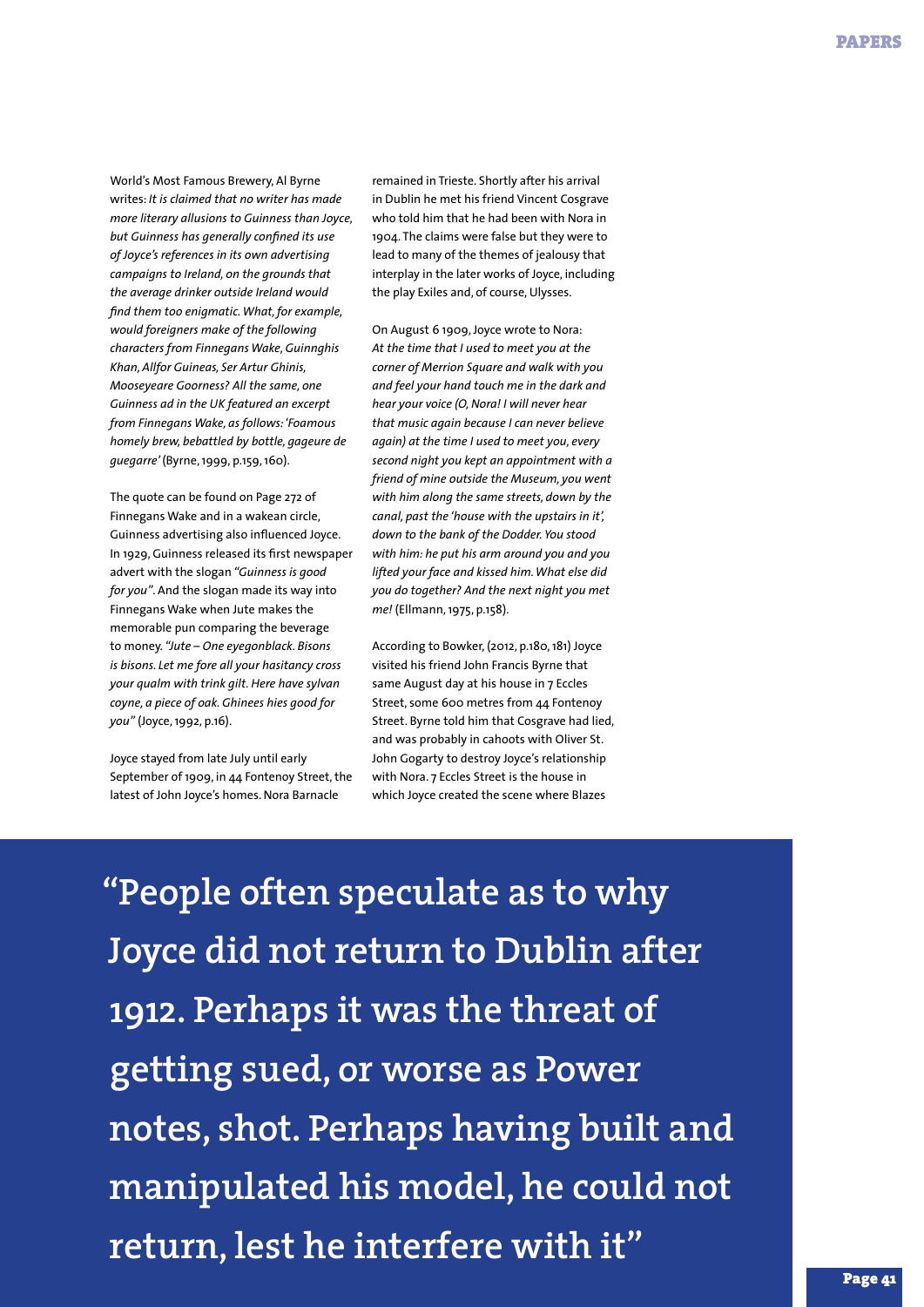**"In certain countries of the Far East, American films – even the most bizarre and fanciful – are taken for actuality, not fiction. Readers of Joyce in the West are sometimes no more sophisticated: they are more concerned with the biography of A Portrait than with the art, and they welcome Stephen Hero as a source of elucidation and gap-filling. This is desperately wrong"**

Boylan cuckolds Leopold Bloom on 16 June 1904, a day Joyce met Nora Barnacle, on whom Molly Bloom is partly based. This was a deliberate manipulation by Joyce. Events that he has imagined to have taken place and have been told to him did not take place, are re-imagined as taking place in the exact location in which he has been told the events never took place.

This intermingling puts Joyce at the heart of psychogeography, as do our intentions to interpret the work. *"If psychogeography is to be understood in literal terms as the point where psychology and geography intersect, then one of its further characteristics may be identified in the search for new ways of understanding our urban environment"*  (Coverley, 2010, p.13).

# **Over interpretation**

Anthony Burgess outlines dangers in over analysing Joyce's works: *In certain countries of the Far East, American films – even the most bizarre and fanciful – are taken for actuality, not fiction. Readers of Joyce in the West are sometimes no more sophisticated: they are more concerned with the biography of A Portrait than with the art, and they welcome Stephen Hero as a source of elucidation and gap-filling. This is desperately wrong* (Burgess, 1968. p.58, 59).

*"Joyce's books are about Dublin, all of them … But we are wrong if we think that Dublin encloses the work of Joyce, that a knowledge of the city is the key to understanding. The living Dubliner claims a superior appreciation of Joyce because he knows the distance from Sir John Rogerson's Quay to Mount Jerome Cemetery. This is a delusion. Dublin, in Joyce, is turned into an archetypal city, eventually into a dream city. Moreover, the Dublin of 1904 is, with romantic Ireland and O'Leary, dead and gone … It helps us to know something about Dublin, the real city of Joyce's memory, when we tackle the myths he has made of it, but it is by no means essential. The real keys to an understanding of Joyce are given to the diligent reader, not the purchaser of an Aer Lingus ticket"* (Burgess, 1968, p.34).

## **Conclusion**

Joyce took Dublin, a designed object, and its daily users, combining them to design a city of his own interpretation, a design that Dubliners have been interpreting ever since. It is this interpretation that we can recreate from his writings.